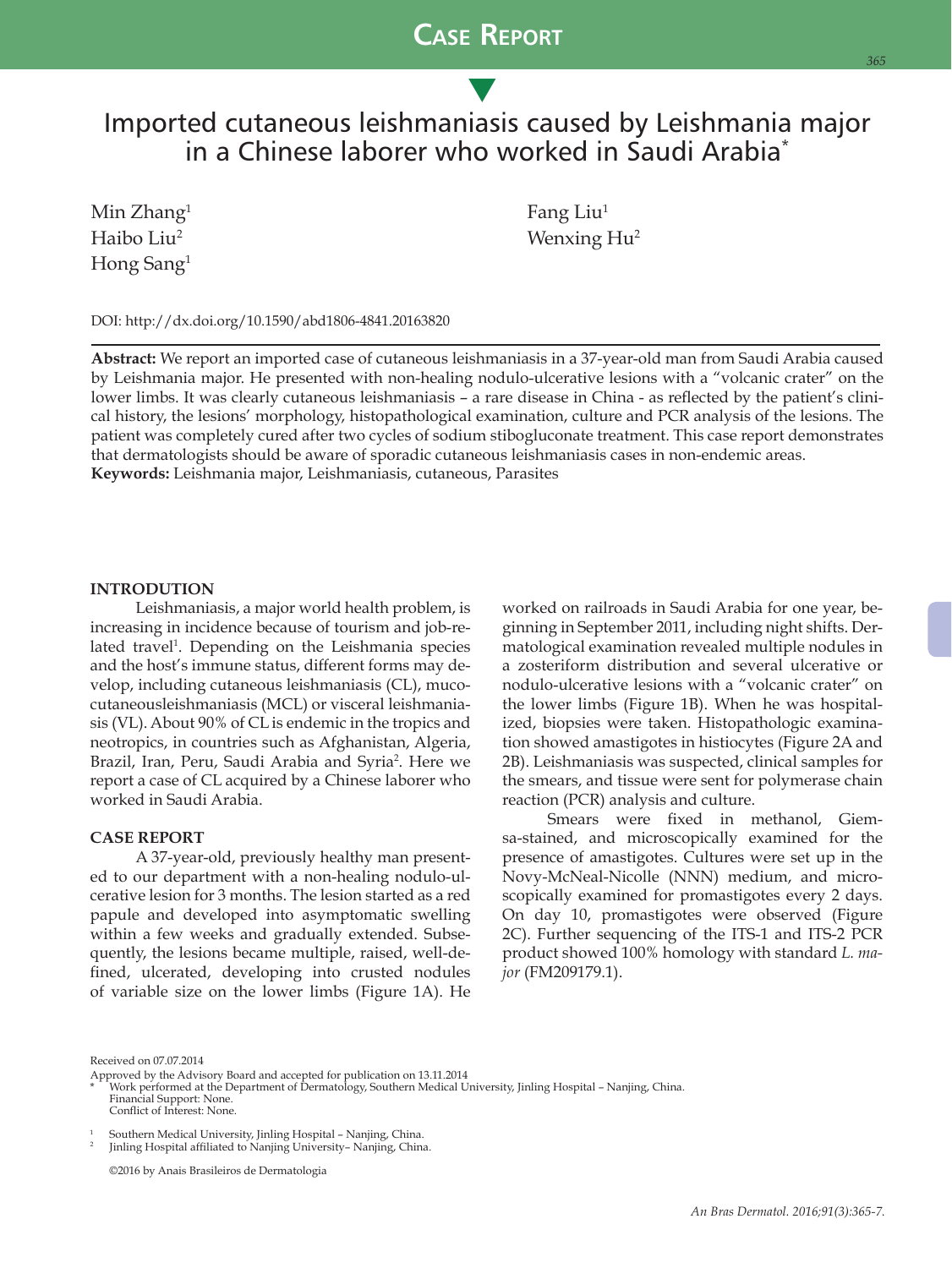The patient was diagnosed with CL based on the patient's clinical history, thelesions' morphology, stained smear test, histopathological examination, culture and PCR analysis.

He was treated with intramuscular injections of sodium stibogluconate 600 mg/d for 10 days; the same treatment was repeated once more.As the lesions had significantly improved, the patient was discharged (Figure 3A and 3B). Post-treatment evaluation after 6 weeks, including direct microscopy, culture and





FIGURE 2 : Histology of biopsy revealed amastigotes in histiocytes (A HE×400, B Wright stain×400), (C) promastigotes were observed in NNN-medium (Giemsa×1000).